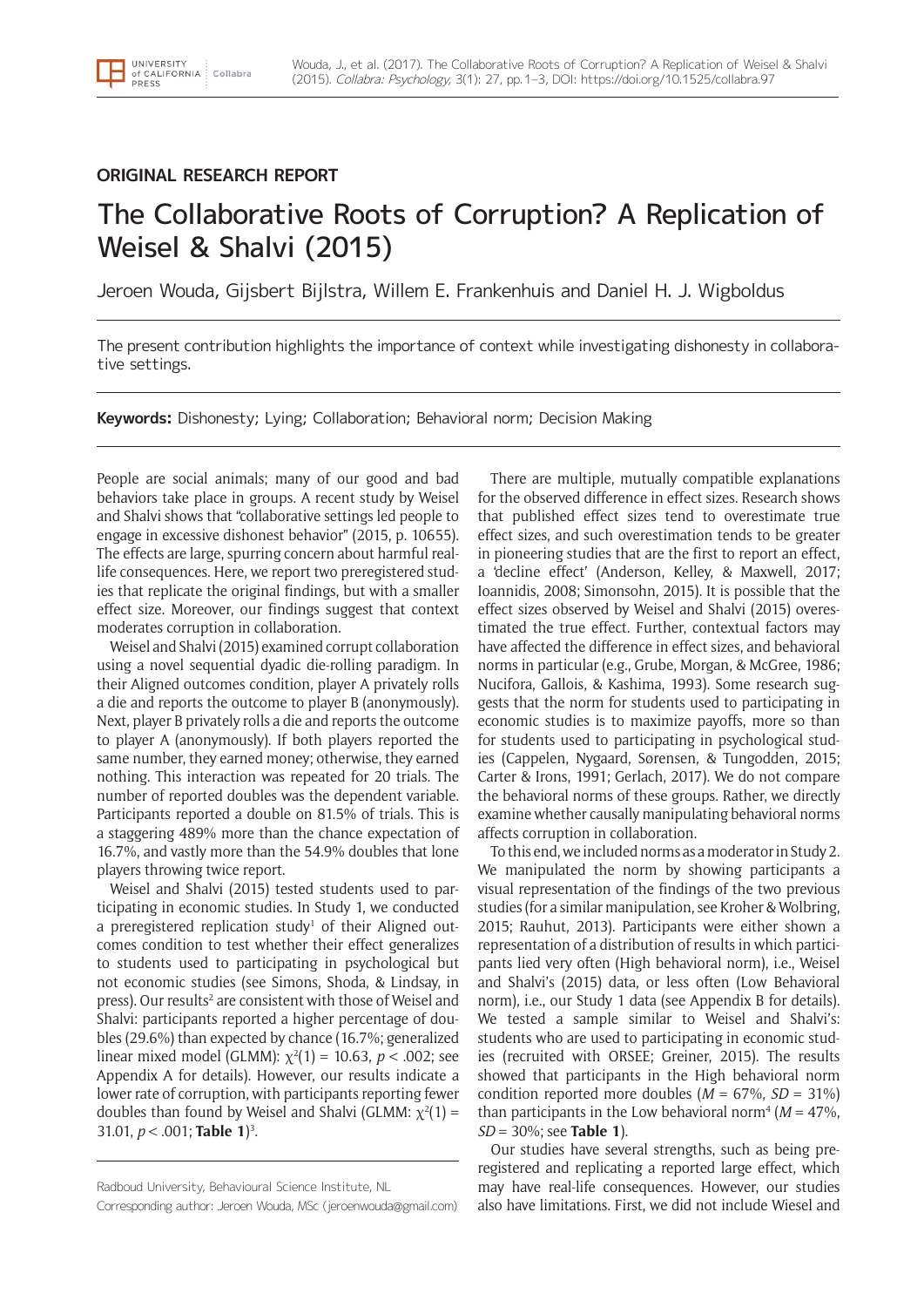#### **Table 1:** Median, mean, standard deviation and percentages across studies over 20 trials.

| <b>Study</b>                                                         | Median | Mean (SD) | Percentage |
|----------------------------------------------------------------------|--------|-----------|------------|
| Study $1^{\text{a}} (N = 46)$                                        | 6.0    | 5.9(3.8)  | 30%        |
| Study 2 Low behavioral norm <sup>b</sup> ( $N = 42$ )                | 8.0    | 9.3(5.9)  | 47%        |
| Study 2 High behavioral norm <sup>b</sup> ( $N = 40$ )               | 13.0   | 12.6(6.2) | 67%        |
| Weisel and Shalvi (2015): Aligned-outcomes <sup>b</sup> ( $N = 40$ ) | 19.5   | 16.3(5.1) | 82%        |

<sup>a</sup> Sample used to participating in psychological studies.

**b** Sample used to participating in economic studies.

Shalvi's (2015) Individuals condition in our studies. Hence, we did not replicate their core finding that collaboration increases cheating relative to solitary play. Second, we used a lower monetary compensation than Weisel and Shalvi, possibly reducing our participants' motivation to lie. Although higher incentives do not necessarily increase the magnitude of lies (Fischbacher & Föllmi-Heusi, 2013; Mazar, Amir, & Ariely, 2008), future research may systematically examine the extent to which size of incentives influence the magnitude of dishonesty in collaborative settings.

Finally, our results converge with the idea that collaborative settings can lead to dishonest behavior. Corrupt collaboration can have significant real-life consequences, but the severity of these consequences is likely to depend on context. Previous research highlights the role of social norms and beliefs about such norms in the spreading of dishonest behavior (Keizer, Lindenberg, & Steg, 2008; Rauhut, 2013). Here, we provided evidence suggesting that norms can shape dishonest behavior in a collaborative setting. Investigating what norms increase or decrease dishonesty in real-life settings is a promising avenue for future research.

## **Data accessibility statement**

The data has been uploaded to the Open Science Framework (www.osf.io/gh5pd).

## **Additional Files**

The additional files for this article can be found as follows:

- **Appendix A.** Details analysis Study 1. DOI: [https://](https://doi.org/10.1525/collabra.97.s1) [doi.org/10.1525/collabra.97.s1](https://doi.org/10.1525/collabra.97.s1)
- **Appendix B.** Behavioral norm manipulation. DOI: <https://doi.org/10.1525/collabra.97.s2>
- **Appendix C.** Additional analyses. DOI: [https://doi.](https://doi.org/10.1525/collabra.97.s3) [org/10.1525/collabra.97.s3](https://doi.org/10.1525/collabra.97.s3)
- **Appendix D.** Details analysis Study 2. DOI: [https://](https://doi.org/10.1525/collabra.97.s4) [doi.org/10.1525/collabra.97.s4](https://doi.org/10.1525/collabra.97.s4)

# **Notes**

- <sup>1</sup> www.osf.io/gh5pd.
- <sup>2</sup> All data was processed and analyzed in RStudio (RStudio, 2012), which is an integrated development environment for R (R Core Team, 2015). Analyses were run with either MLwiN (Rasbash, Charlton, Browne, Healy, & Cameron, 2009) and / or the lme4 package (Bates, Mächler, Bolker, & Walker, 2015).
- <sup>3</sup> For Studies 1 and 2, we also investigated whether the dishonesty of player A would influence the dishonesty of player B. These results are discussed in Appendix C.
- <sup>4</sup> We used to two different models to analyze the data (see Appendix D for details of these models). The results were similar, both indicating a difference between the two conditions (model 1:  $\chi^2(1) = 4.18$ , *p* = .04, model 2: χ<sup>2</sup> (1) = 3.04, *p* = .09).

#### **Acknowledgements**

We thank Ori Weisel and Shaul Shalvi for their correspondence and sharing of study materials.

## **Funding Information**

WF was supported by a Veni grant from the Netherlands Organization for Scientific Research (016.155.195).

# **Competing Interests**

The authors have no competing interests to declare.

## **Authors Contributions**

- Contributed to conception and design: JW, GB, WF, DW
- Contributed to acquisition of data: JW
- Contributed to analysis and interpretation of data: JW
- Drafted and/or revised the article: JW, GB, WF, DW
- Approved the submitted version for publication: JW, GB, WF, DW

# **References**

- **Anderson, S. F., Kelley, K.,** & **Maxwell, S. E.** (2017). Sample-size planning for more accurate statistical power: A method adjusting sample effect sizes for publication bias and uncertainty. *Psychological Science.* DOI:<https://doi.org/10.1177/0956797617723724>
- **Bates, D., Mächler, M., Bolker, B.,** & **Walker, S.** (2015). Fitting linear mixed-effects models using lme4. *Journal of Statistical Software, 67*(1), 1–48. DOI: [https://](https://doi.org/10.18637/jss.v067.i01) [doi.org/10.18637/jss.v067.i01](https://doi.org/10.18637/jss.v067.i01)
- **Cappelen, A. W., Nygaard, K., Sørensen, E. Ø.,** & **Tungodden, B.** (2015). Social preferences in the lab: A comparison of students and a representative population. *The Scandinavian Journal of Economics, 117*(4), 1306–1326. DOI: <https://doi.org/10.1111/sjoe.12114>
- **Carter, J. R.,** & **Irons, M. D.** (1991). Are economists different, and if so, why? *The Journal of Economic Perspectives, 5*(2), 171–177. DOI: [https://doi.org/](https://doi.org/10.1257/jep.5.2.171) [10.1257/jep.5.2.171](https://doi.org/10.1257/jep.5.2.171)